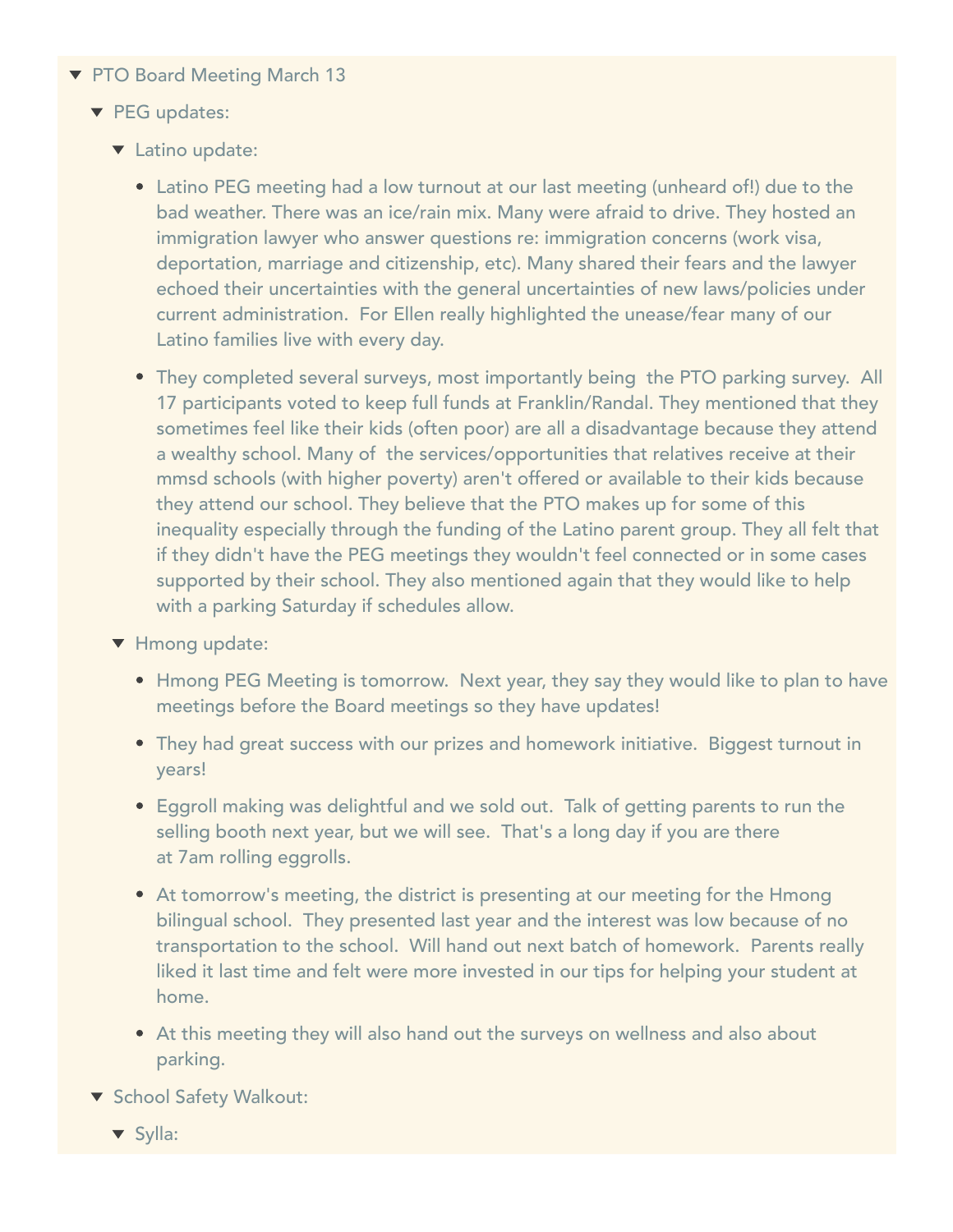- Gotten 5-7 emails thanking her for both keeping business as usual going as well as respecting families that want to mark the walkout day
- If students had come to staff to make plans for a larger event, this might have been a more structured thing; but that wasn't the conversation that came from them naturally.
- v John:
	- Challenge was how to draft a letter that provided accommodation while being neutral, i.e. without appearing to promote the event.
	- Kids who want to walk through the halls may; they can't leave the building.
	- 17 minutes at 10 a.m.; teachers are already planning to have the classes doing independent work.
- ▼ West Side PTO Alliance
	- **v** Update from Erin:
		- Despite not being there, I wanted to share a Westside PTO update with the group. This team continues to meet monthly, and shift priority depending on what's happening with local parents, staff and students. In Feb., we discussed the School Board Wellness Policy changes and the hot topic of safety in our schools. Moms Demand Action joined our meeting and discussed how to hold gun safety/awareness sessions for families (not activism focused, but rather "if you have guns in your home, be sure you're storing them safely," don't forget to ask about guns in homes when you're scheduling playdates, etc.). I'm not sure if we're interested in doing anything like this in our community, but would love it if the group could discuss it... There was also a lot of discussion about what we could control as PTOs to keep our kids safe which ultimately led the group to draft a letter to the School Board supporting internal locks for all schools within MMSD. I've linked a copy of the letter below for reference.

## [https://docs.google.com/document/d/](https://urldefense.proofpoint.com/v2/url?u=https-3A__docs.google.com_document_d_1Gzuec-5FNT1FGBgbldytEi0WWSEUHLTNf2iRFGI8YeEy8_edit-3Fusp-3Dsharing&d=DwMFaQ&c=FC6t9d0KlExe-pgg9iXKnA&r=YNGpBw4nSOpuk236daEbcIOVvEH_yq1ePbeYqL6SjYs&m=9yLR7FLXqS8iatSz_1_2vR3NfR2CCJ72-FE8rLDRdaw&s=cfBS9f_X_N70Ra2Ky8nLreTpNhyZjmod054RfaNr0EE&e=) [1Gzuec\\_NT1FGBgbldytEi0WWSEUHLTNf2iRFGI8YeEy8/edit?usp=sharing](https://urldefense.proofpoint.com/v2/url?u=https-3A__docs.google.com_document_d_1Gzuec-5FNT1FGBgbldytEi0WWSEUHLTNf2iRFGI8YeEy8_edit-3Fusp-3Dsharing&d=DwMFaQ&c=FC6t9d0KlExe-pgg9iXKnA&r=YNGpBw4nSOpuk236daEbcIOVvEH_yq1ePbeYqL6SjYs&m=9yLR7FLXqS8iatSz_1_2vR3NfR2CCJ72-FE8rLDRdaw&s=cfBS9f_X_N70Ra2Ky8nLreTpNhyZjmod054RfaNr0EE&e=)

For Wellness, the School Board is currently drafting a new policy and held community listening sessions in Feb. I attended one, and was one of 4 parents there total. If you are interested in wellness in our schools, I would encourage you to attend further listening sessions or engage with the Board when it is covered in their meetings. There will be committees created by MMSD, so keep your ears open for opportunities to engage.

- $\blacktriangledown$  John:
	- Randall classroom doors can lock, though it's slightly awkward from the inside. Could use an adjustment to allow locking from the inside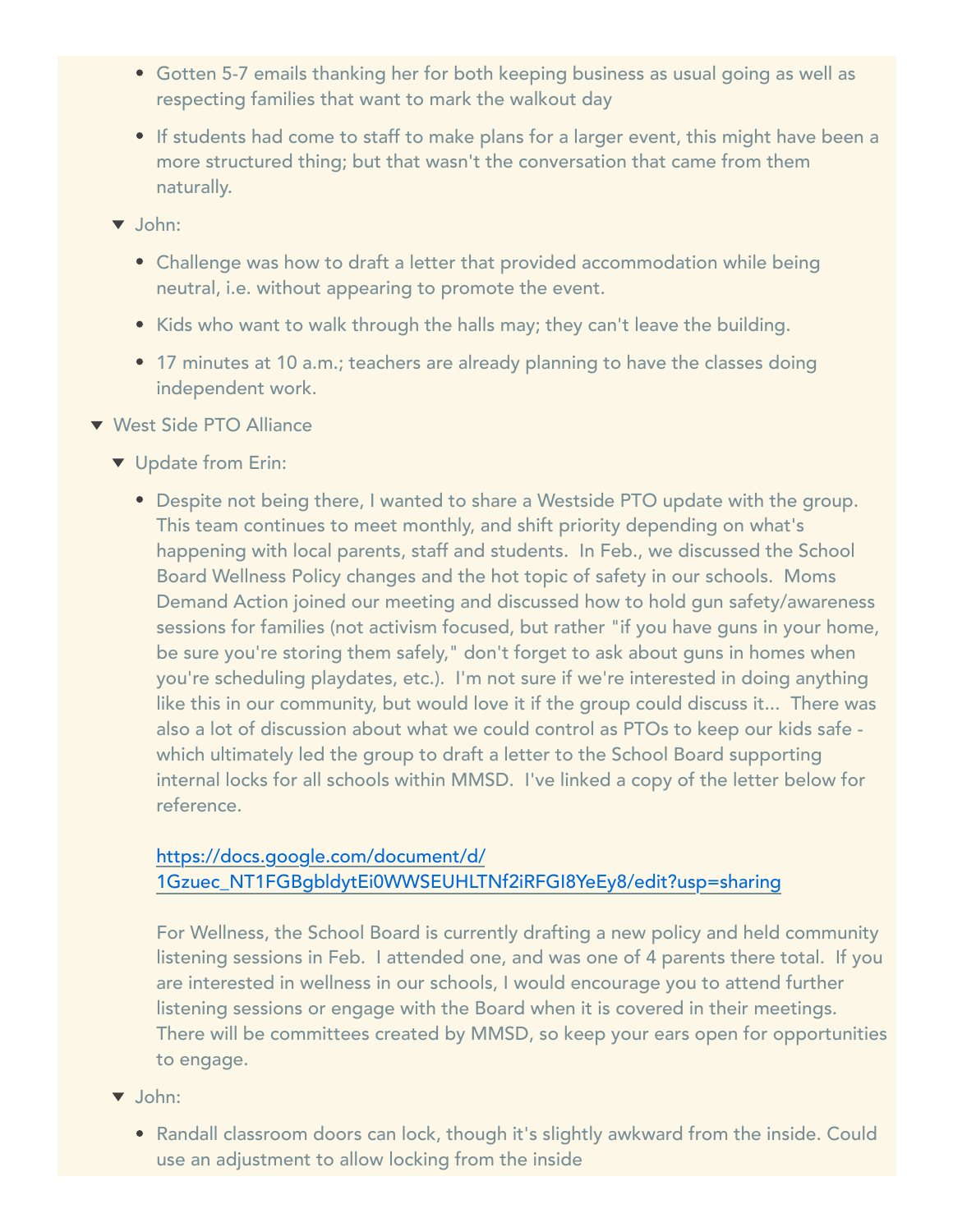- ▼ Sylla:
	- Franklin doors also lock, but it's a problem with substitute teachers, because the doors will lock them out if closed inadvertently.
	- Experimenting with a physical fabric lock preventer, seems to be an okay short term fix
- **T** April Membership Meeting
	- Anti-bullying program called "Welcoming Schools"
	- Q: Could/Should we include Second Step, Zones of Regulation, and contributions by social workers to put Welcoming Schools into larger context?
	- Q: Could we include resources for parents to have in their quiver around topics of inclusion and diversity?
	- Also had said previously that we'd use part of the April meeting to highlight PTO grants recipients.
	- ▼ Observations that parents from other schools have asked people about whether our schools were Welcoming Schools
		- $\cdot$  It's a thing!
- **v** Operating Budget review
	- Highlights: for Carnival and Glo-Ball, we're a little low on revenues but also low on expenses, so net-net we're fine
	- Over budget on food/sitters for PTO membership meetings
	- ▼ We are very committed to doing a deep hard look around restructuring next year's budget, given the conversations this year.
		- Priority is to solicit additional needs that may not have previously surfaced
	- Capital budget review next meeting
	- ▼ Amanda update:
		- I am in touch with Chloe Lauer about settling on a date for the Spring Re-sale/ Rummage Sale; I will promote via F-R PTO newsletter, email, social media and list servs. Hope for a great outcome!
		- A few family-run businesses have expressed interest in a Community Days fundraising effort as we discussed at the last meeting. I have collected details and can propose some dates via email. I built a template that I think works well for both the families and the local businesses. If not this spring, I think this could be a solid annual event for our community.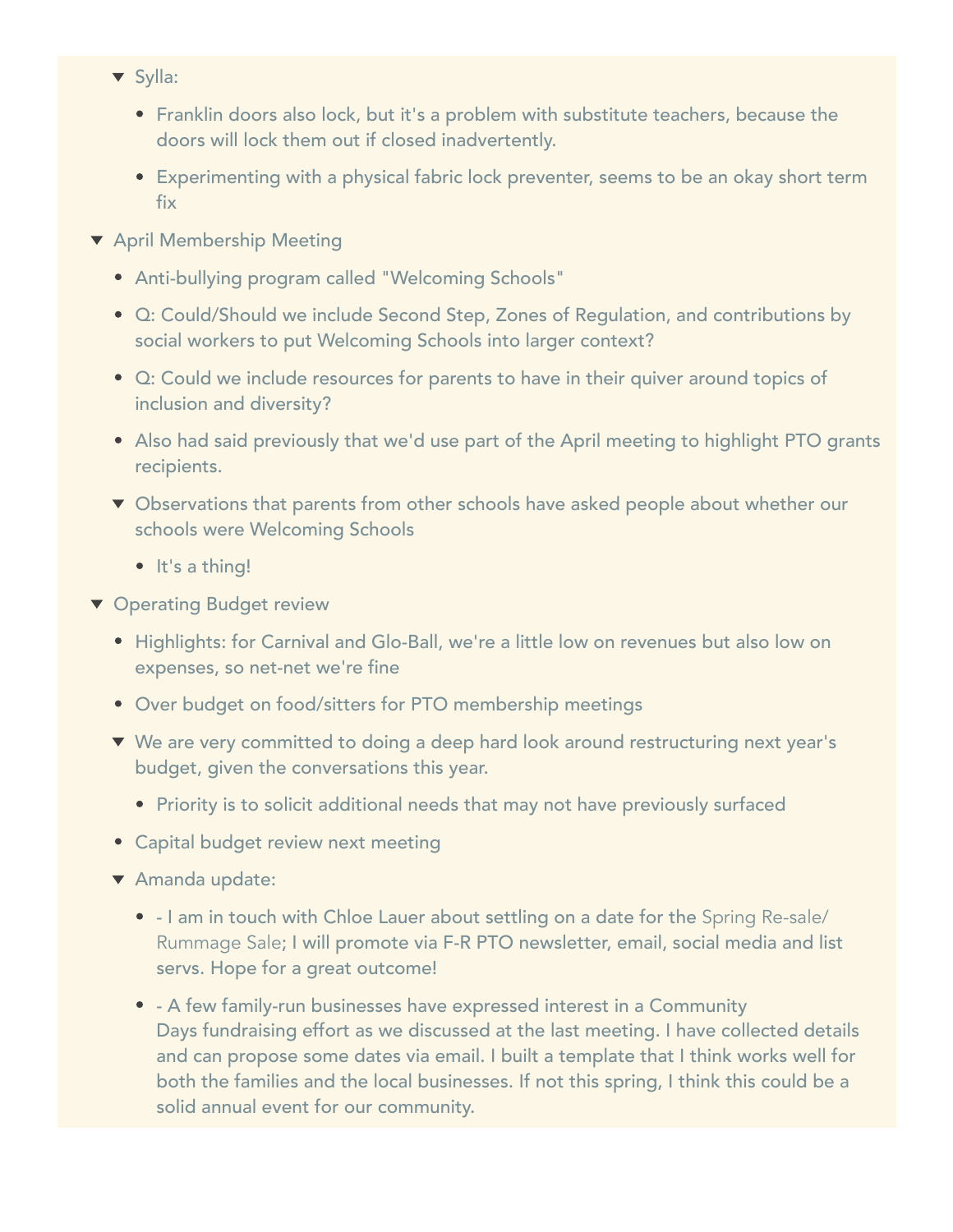- I will be interested to hear what the PTO's involvement with the Flash Dash can be this year. I have talked to a few neighbors and know that there is a lot of interest in supporting this and also significant enthusiasm for this being a fundraising event as families can interact and participate with their kiddos in such a healthy way!
- ▼ Parking Survey Results
	- 58/42 percent in favor of the "Focus & Give" option
	- 57/43 percent in favor of giving 2 parking days to MMSD to coordinate
	- ▼ Question about whether we should publicize results of survey
		- Discussion comes around to suggesting we put a small blurb in the PTO newsletter
		- Adam will write a short document to keep in PTO records to summarize our conversations and process around coming to this outcome, for institutional memory
	- ▼ Need to decide which two games will be the MMSD games
		- not the first two, not the last two...
	- Also need to determine how much F/R staffing/training will be needed
- **v** Summer Social Event Proposal
	- Idea would be to reserve Goodman Pool for two hours
	- Parent bonding, kid bonding
	- PTO cost would be \$740
	- F/R families free, but donations accepting
	- **T** Activities
		- Karaoke?
		- Food
		- Music
	- Entirely possible anxious principals might need to wear blinders so as not to see children near water
- $\blacktriangledown$  New Board memberships
	- All officers appear to be returning
	- $\blacktriangledown$  Need for three at-large positions
		- Idea to have several of them to specifically support particular roles on the PTO so that they could have a smooth transition into the full role
	- No cap on at-large members, so having some board members who don't have a looming responsibility over their head is still possible (and sometimes makes it easier to recruit)